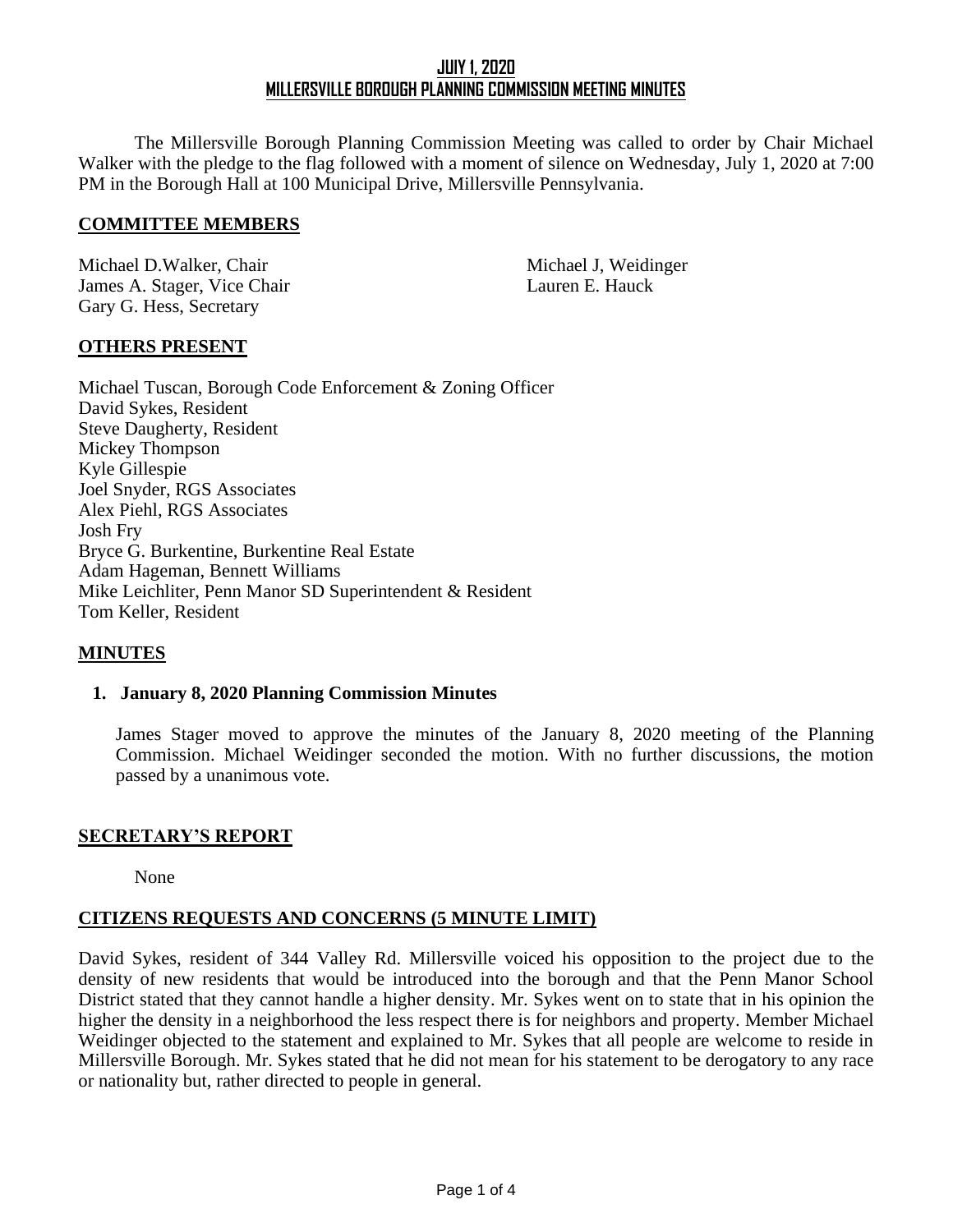#### **NEW BUSINESS**

## **1. Presentation of the "Millersville Town Center" Concept Plan by Joel R, Snyder, Managing Principal for RGS Associates and representatives of Berkentine Real Estate/Property Management Company & Home Builders.**

Joel R. Snyder, RGS Associates and representative of Burkentine Real Estate/Builders started off the presentation by introducing Bryce Burkentine of Burkentine Real Estate, Adam Hageman of Bennett Williams and other representatives that were in attendance with him. Mr. Snyder stated that he had presented this plan to Borough Council who responded with positive feedback and was then advised to present the plan to the Planning Commission. Mr. Snyder went on to explain that the property consisted of 63 acres and the reason for being at the meeting was to have a workshop and get feedback on the overall concept of the plan being submitted. The plan shows 3 internal streets with a park area, walking trails, commercial buildings, 24 and 60 unit apartments and townhouses.

Bryce Burkentine, Burkentine Realty/Builders introduced himself, gave background history of the company and a brief overview of the types of housing/buildings that would be built. The housing would be a combination of 3 story Townhouse and Garden House apartments which would be 1 floor living and be diverse and affordable. There would also be a 4 story Elevator Type building which would house tenants 55 and over. All tolled there would be 583 housing units in this project. The average apartment/townhouse will be approximately 1600 sq. ft. in size. The buildings will be owned, operated and maintained by Burkentine Group.

Adam Hageman, Bennett Williams introduced himself, gave background history on himself and his company and stated that his portion of the project would be the commercial buildings on the plan. Mr. Hageman went on to describe the types of commercial buildings that would front Millersville Pike and Millersville Road. The buildings shown on the plan included a 3900 sq. ft. Bank, 4,275 sq. ft. Restaurant, 12,000 sq. ft. Retail Building, 14,698 sq. ft. Pharmacy and a 20,000 Sq. ft. 2 story Medical Office. Mr. Hageman reiterated that the plan was purely conceptual and was being presented to get feedback from Borough Council and the Planning Commission on their proposed plan.

Joel Snyder continued by stating that the placement of the building setbacks would be dictated by PennDOT since both Millersville Rd and Millersville Pike are state owned roads and would have to undergo PennDOT studies for the traffic lights, traffic flow, improvements and entrances to the development. Mr. Snyder displayed some conceptual renderings of the various buildings asking planning members for comments and questions. Planning members questioned things such as percentage of rentals, garages, size of units, monthly fees and price range of units. Resident Steve Daugherty asked how the residents are screened and how the development is going to be maintained so it does not deteriorate over the years. Bryce Burkentine responded by stating that they have a strict screening process which is driven by market rates and age groups making it more high end luxury apartments and there would be no section 8 housing. The development would be maintained by Burkentine. Lauren Hauck responded to Mr. Burkentine that the County is looking for more affordable housing and the community is looking for a more diverse income group to be considered and not all at one price point as presented. She mentioned that a mixed income neighborhood with lower income housing is more inclusive for a community to thrive and is what would be a better fit in this area of the Borough.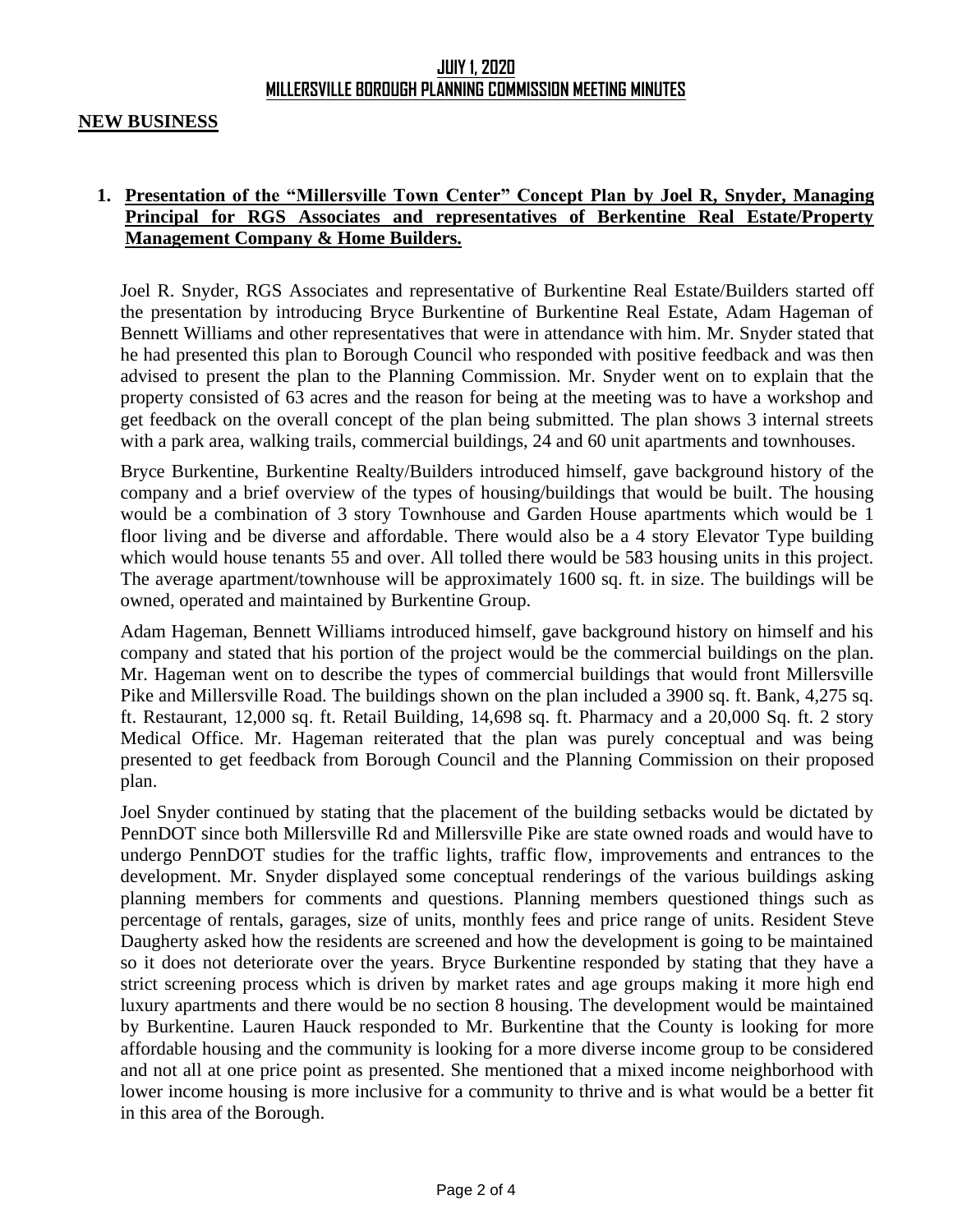Mickey Thompson, attorney for Berkenstine addressed Mr. Daugherty's question stating that they have a very strict screening process which he is involved in and if problems arise or anyone gets out of hand across the mixed uses he deals with the problem. Jim Stager asked Mr. Thompson if he had

any experience with large student populations referencing Millersville Borough's extensive Student Rental Program and how they would deal with student rentals. Mr. Thompson responded that he had extensive experience in Lehigh Valley with student populations and did not believe it would be an issue because of background checks and price point of housing. He said they are not looking to attract student populations but are looking to create a community vibe.

Mike Leichliter, Superintendent of Penn Manor Schools responded to a resident's statement that the current schools are at capacity and cannot handle more students. Mr. Leichliter stated as general information, that from the School Districts perspective, the current schools would not be able to handle the influx of students generated by this proposed development. The Borough students would have to be bused to other schools in the district because the Eshelman Elementary school is at capacity currently and the other schools in the district have room for about 90 more students. Any expansion of schools would have to be done in Manor Township on land owned by the District. Mr. Leichliter also mentioned that there is a moratorium on developing in Manor Township due to lack of water capacity from Lancaster City until the water tower is built.

Lauren Hauck expressed her concerns that the plan as presented to the Planning Commission does not meet the expectations and needs of the Borough Comp Plan and County 2020 Urban Growth plan which call for affordable and diversified housing in a community setting. Mike Weidinger followed up by stating the development should be more of a mixed use of single homes, townhomes and commercial uses that align more with the TN, Traditional Neighborhood Overlay District which is the current zoning on the property which was confirmed by members Mike Walker , Jim Stager and Gary Hess. A discussion was had by all members outlining what they would like to see developed on this parcel. All members agreed that the concept plan presented is not acceptable and asked the presenters to redesign the plan and come back with something that would fit the Residential/TN District. Mike Walker thanked all for coming and presenting their plan to the Planning Commission.

# **2. Millersville Pike Water Main Project Letter to Millersville Borough Planning Commission**

Chairman Mike Walker shared a letter that was sent as a courtesy to the Borough and Planning Commission on behalf of the City of Lancaster, ARRO Consulting, Inc. The letter is to inform all who are connected to their water system of the City's intent to submit a Public Water Supply Permit Application to the Pennsylvania Department of Environmental Protection (DEP) for a water main project and to entertain any comments concerning the project. The project consists of replacing the existing 8" AC pipe with 16" DICL to help maintain minimum pressures in the City of Lancaster's system. No vote was required on this matter and all members expressed their support of the project.

## **OLD BUSINESS**

A discussion was had by Planning Commission members with Mike Tuscan, Zoning Officer on updates to any potential projects and the condition of several Borough owned and other properties within the Borough.